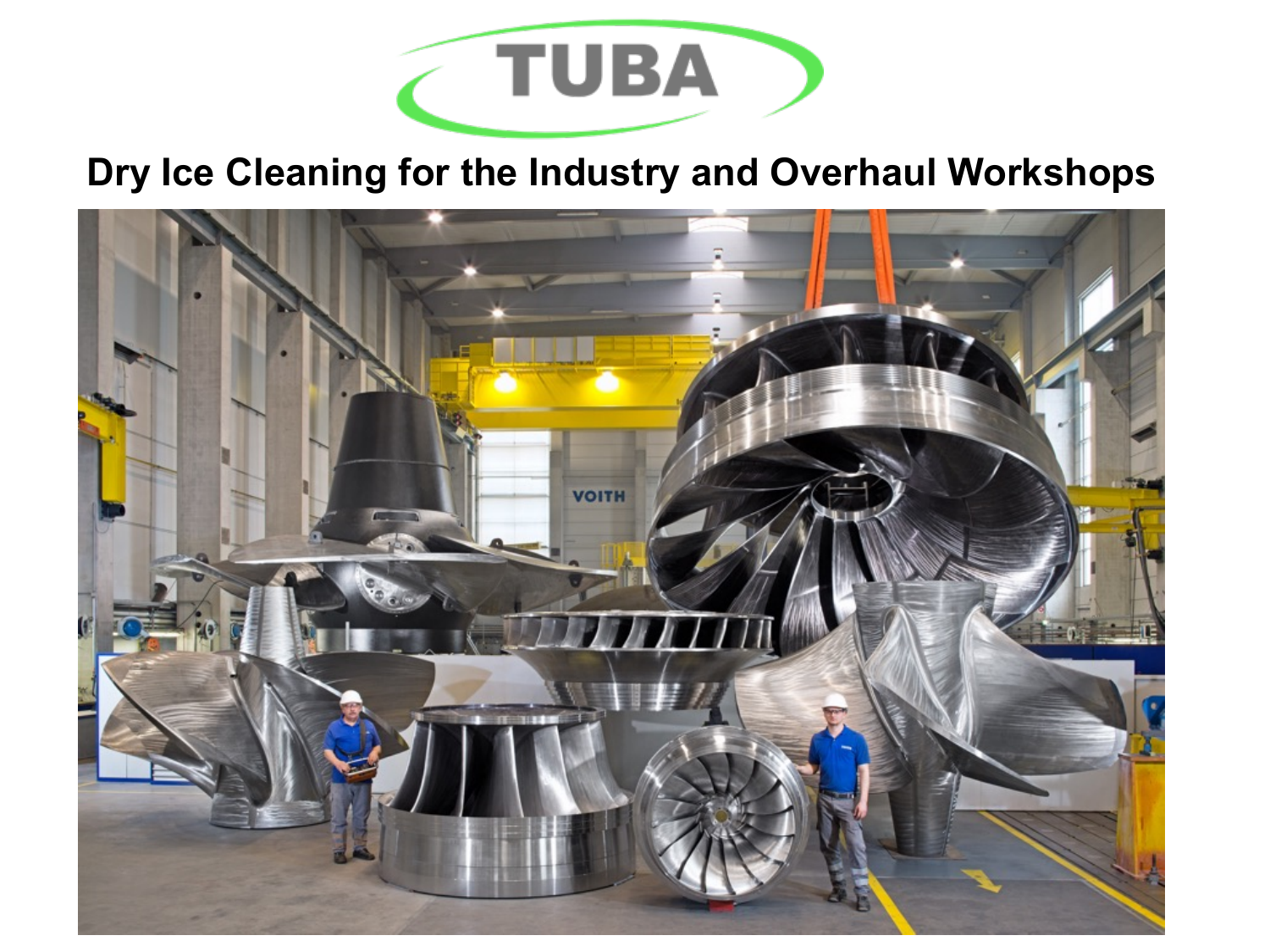

## **What is dry ice?**

Dry Ice is the Name for solid CO2. At Atmospheric Pressure it has a Temperature of approx. -79° C (-110,2 °F). The evaporation is residue free. Dry Ice is non toxic, non flammable, inert, tasteless and odourless. It is white and has a density of approx. 1'500 kg/m3 (93,64 lb/ft3) in its compact form.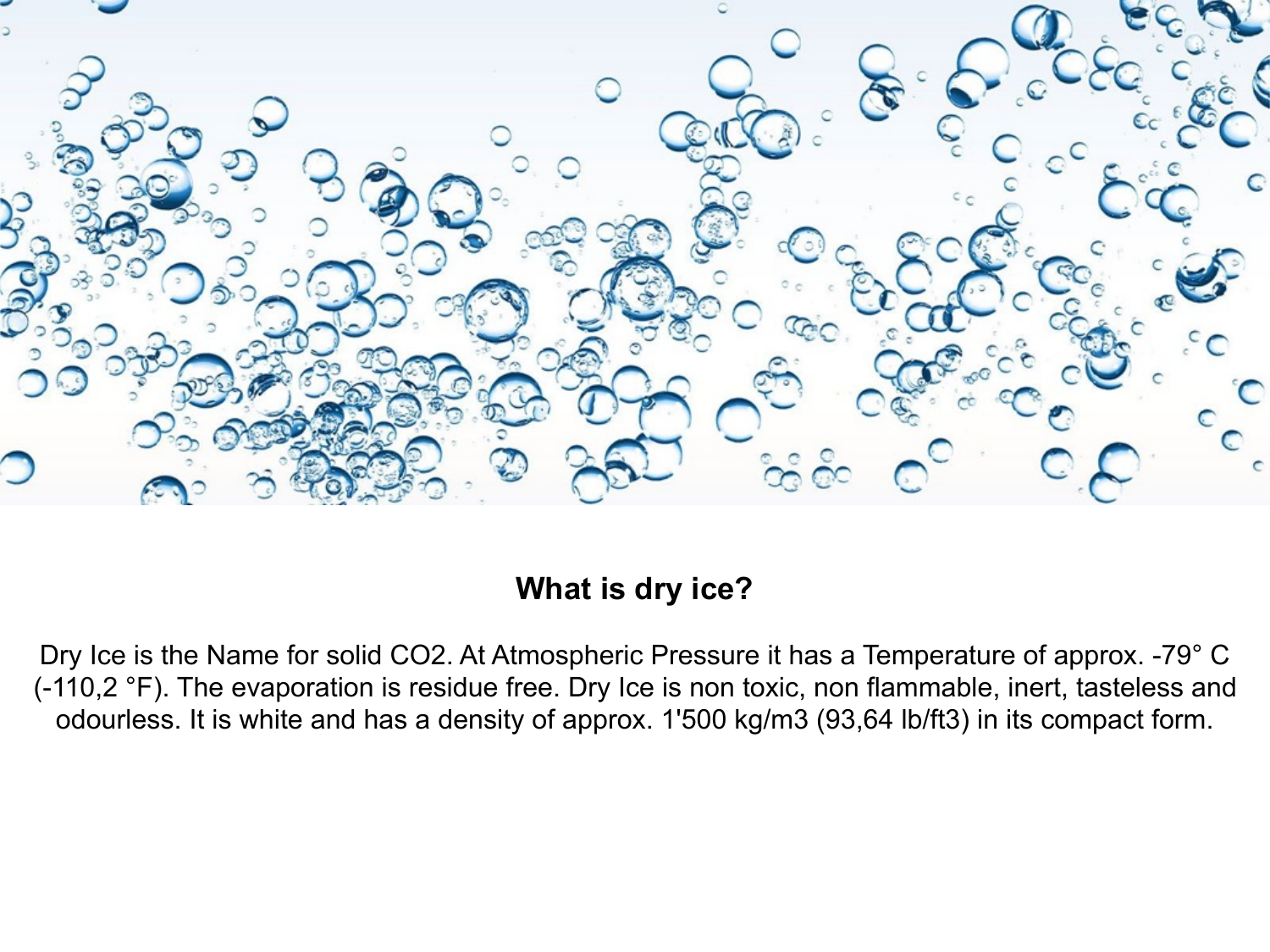### **How does Dry Ice clean?**

The Dry Ice Blasting Machine accelerates with compressed air the Dry Ice Pellets to a speed of approx. 300 m/s (984,25 ft/s). The Pellets hit the Object to be cleaned. The surface is shock-frozen in a Fraction of a second. Due to the sudden Thermo Shock generated on the Surface to be cleaned, the Coating/ Dirt contracts, becomes brittle and cracks. Due to the cracking of the Surface, the Pellets can reach under the Dirt and remove it. The additional kinetic Energy removes the Coating/Dirt from the Surface. Immediately after impact, the Pellet sublimates and goes back to Atmosphere as a pure Gas (CO2) without leaving any moisture behind. The only thing left is the Coating/Dirt removed from the Surface and no Blasting Media has to be disposed of. Since the hardness of the Pellets the cleaning is virtually non-abrasive, and the Surface Quality is maintained.

#### **The Thermo Shock**

As a result of the sudden and intense Temperature Shock on the surface, the Coating or impurity contracts.

#### **The cracking**

As a result of the contraction the Coating Cracks and the Material becomes brittle due to the cold.

#### **The cleaning**

The dry ice Pellets hit the surface with great Speed and remove the detached Coating and clean the surface Material.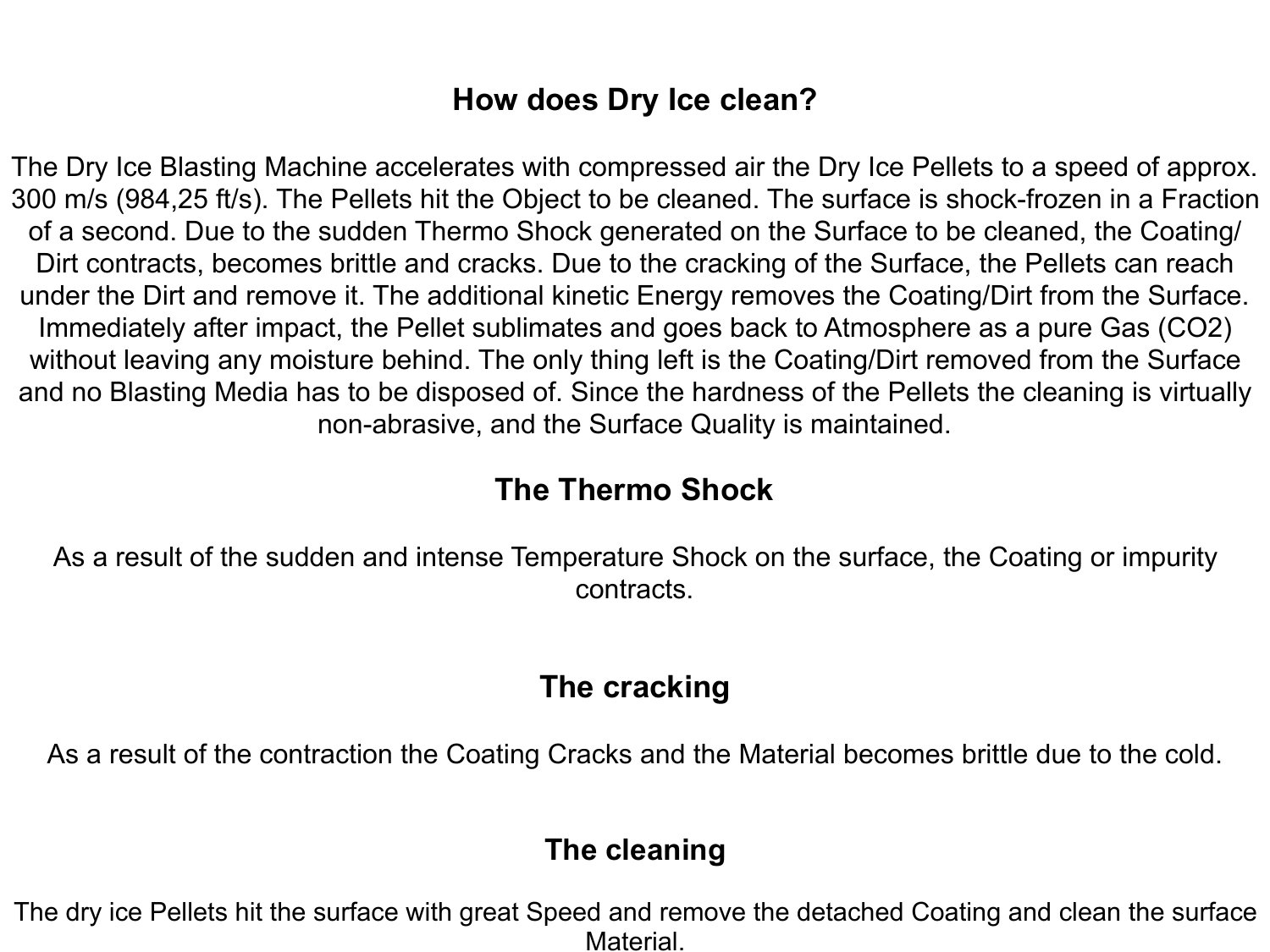

## **The Industrial Allrounder**

With its powerful one-hose-system, the Dry Ice Blasting Unit ASCOJET 1701 is the ideal combination of high Performance and easy Handling.

The Dry Ice Blasting Unit ASCOJET 1701 is a compact, mobile and is mounted on 4 wheels. It is supplied with 7.5 m (295.28 in) single hose and high Pressure Gun. It is equipped with a regulator for setting the working pressure and Dry Ice consumption on the control Panel. The powerful ASCOJET 1701 is suitable for Industrial End Users like Repair- and Overhaul Workshops, Tyre Manufacturers, Food Industry, Car Industry and the Printing Industry who require high Performance.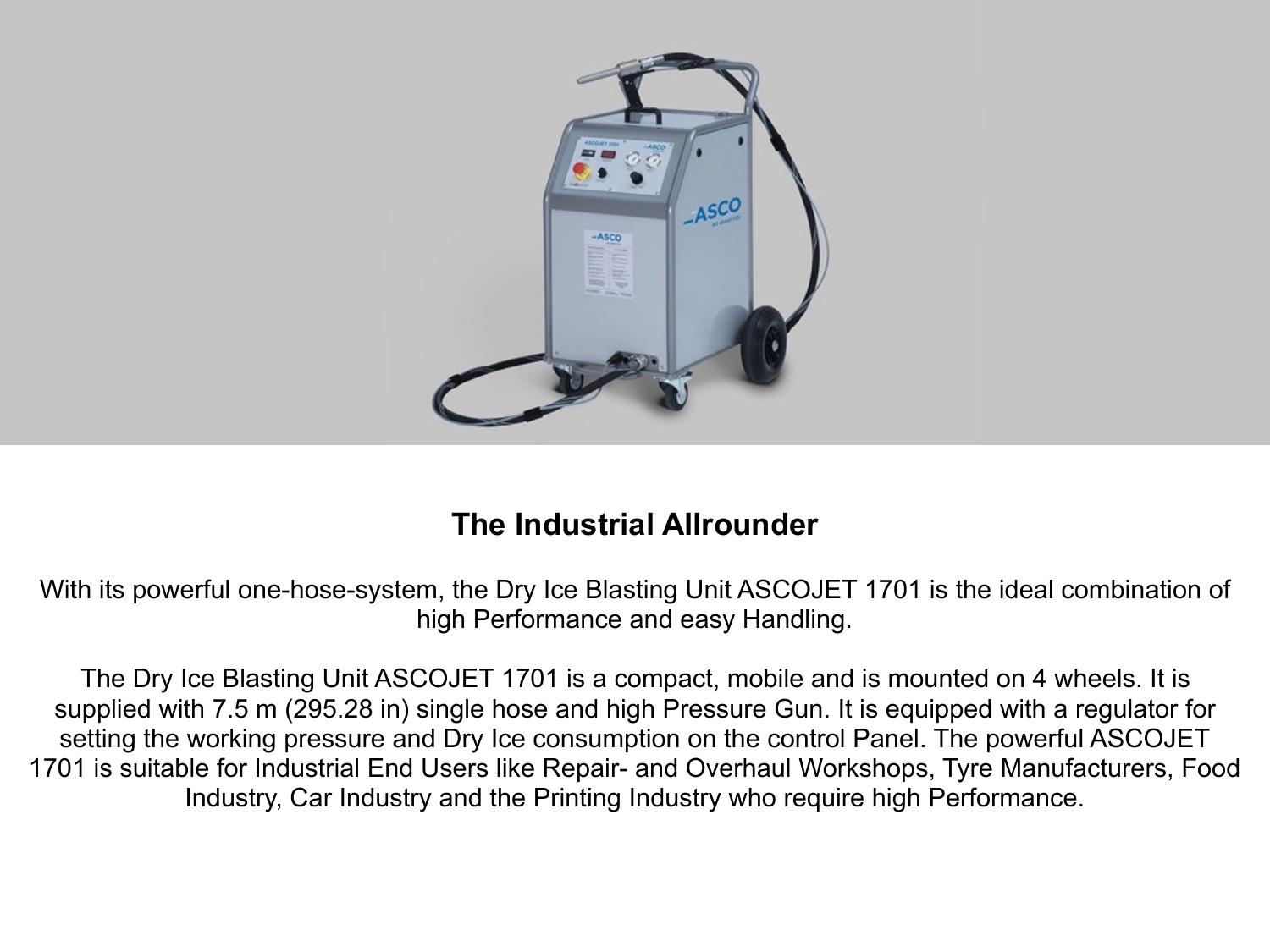# **From liquid CO2 into dry ice**



**Typical 30 ton Tank for storage liquid CO2**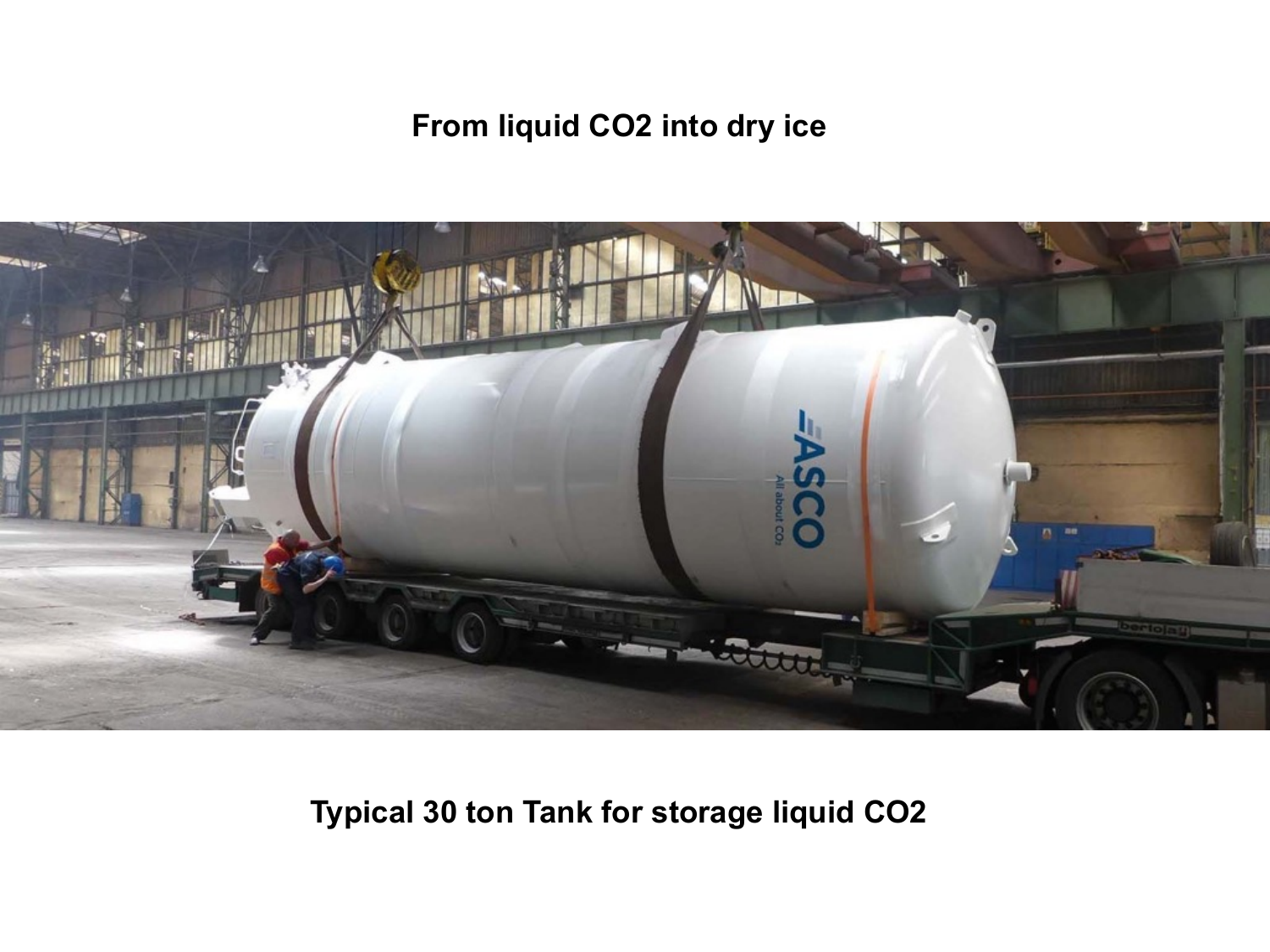# **From liquid CO2 into dry ice**



**Dry Ice Maschine**